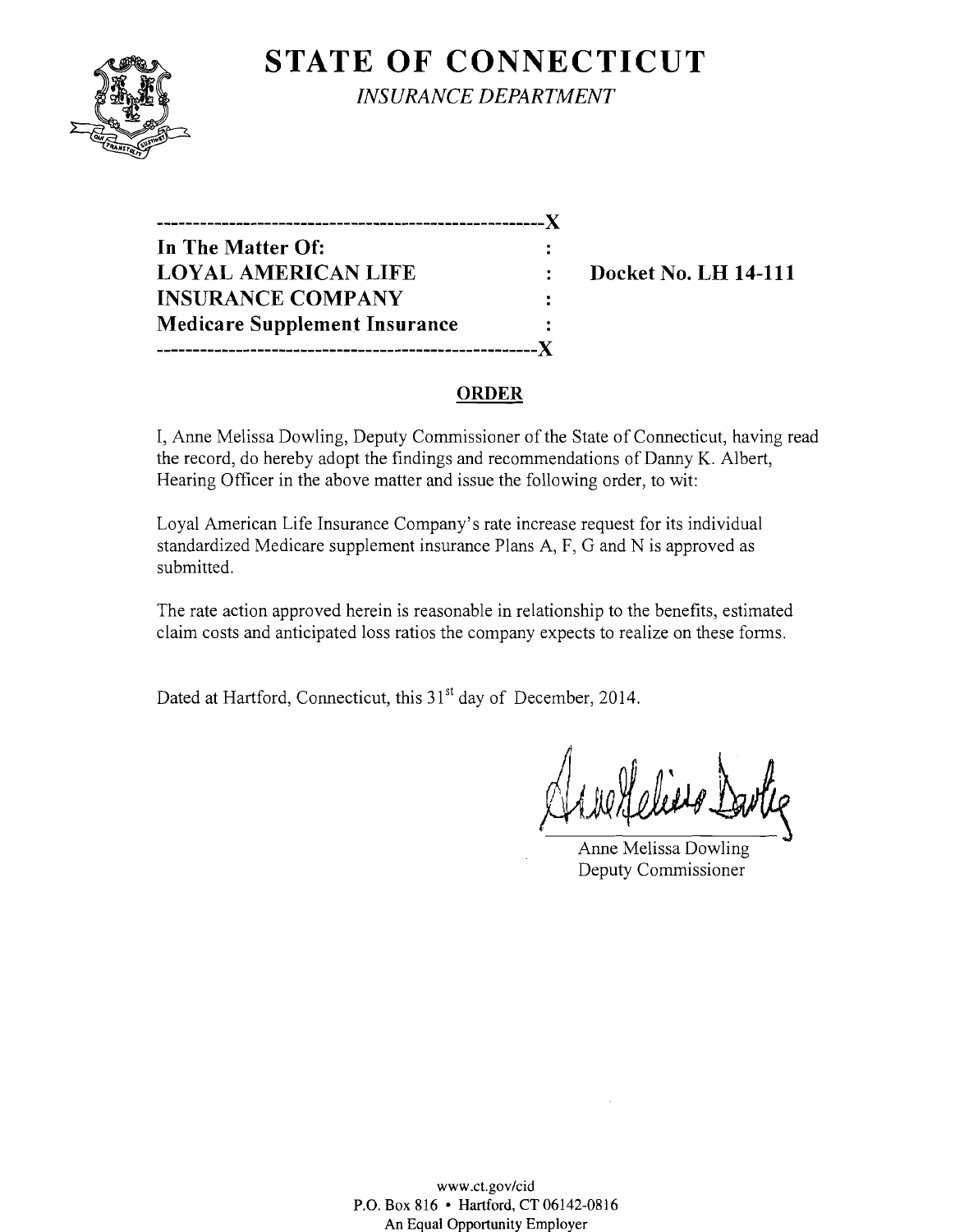**STATE OF CONNECTICUT** *INSURANCE DEPARTMENT* 

| ,,,,,,,,,,,,,,,,,,,,,,,,,,,,         |       |
|--------------------------------------|-------|
| In The Matter Of:                    |       |
| <b>LOYAL AMERICAN LIFE</b>           | ٠.    |
| <b>INSURANCE COMPANY</b>             | ٠.    |
| <b>Medicare Supplement Insurance</b> | ٠.    |
| ------------------------             | . X . |

**Docket No. LH 14-111** 

# **PROPOSED FINAL DECISION**

# 1. **INTRODUCTION**

The Insurance Commissioner of the State of Connecticut is empowered to review rates charged for individual and group Medicare supplement policies sold to any resident of this State who is eligible for Medicare. The source for this regulatory authority is contained in Chapter 700c and Section 38a-495a of the Connecticut General Statutes.

After due notice a hearing was held at the Insurance Department in Hartford on December 17,2014 to consider whether or not the rate increase requested by Loyal American Life Insurance Company on its individual standardized Medicare supplement business should be approved.

No members from the general public attended the hearing.

No representatives from Loyal American Life Insurance Company attended the hearing.

The hearing was conducted in accordance with the requirements of Section 38a-474, Connecticut General Statutes, the Uniform Administrative Procedures Act, Chapter 54 of the Connecticut General Statutes, and the Insurance Department Rules of Practice, Section 38a-8-l et seq. of the Regulations of Connecticut State Agencies.

A Medicare supplement (or Medigap) policy is a private health insurance policy sold on an individual or group basis which provides benefits that are additional to the benefits provided by Medicare. For many years Medicare supplement policies have been highly regulated under both state and federal law to protect the interests of persons eligible for Medicare who depend on these policies to provide additional coverage for the costs of health care.

Effective December 1,2005, Connecticut amended its program of standardized Medicare supplement policies in accordance with Section 38a-495a of the Connecticut General Statutes, and Sections 38a-495a-1 through 38a-495a-21 of the Regulations of Connecticut Agencies. This program, which conforms to federal requirements, provides that all insurers offering Medicare supplement policies for sale in the state must offer the basic "core" package of benefits known as Plan A. Insurers may also offer anyone or more of eleven other plans (Plans B through N).

> www.ct.gov/cid P.O. Box 816 • Hartford, CT 06142-0816 An Equal Opportunity Employer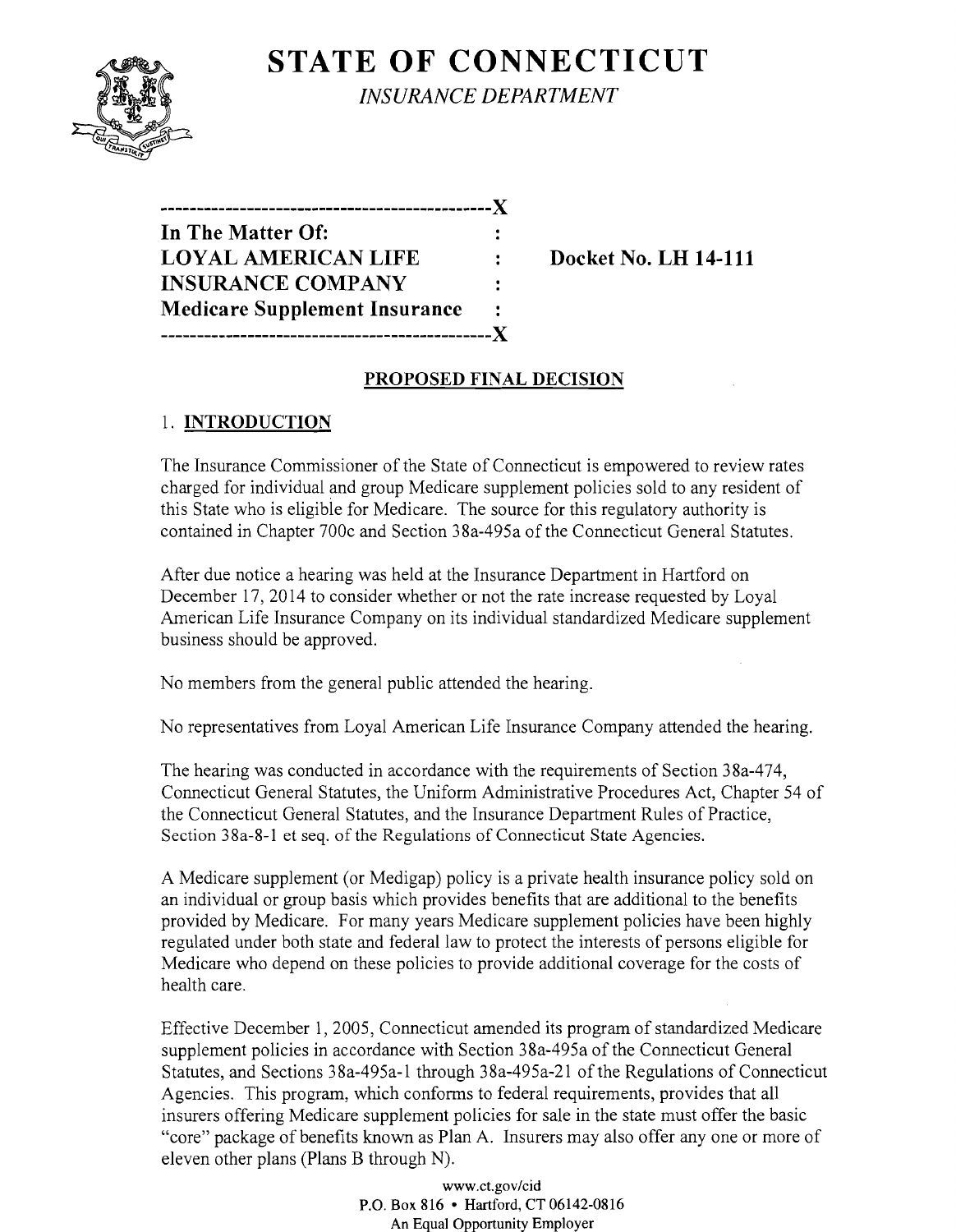Effective January 1,2006, in accordance with Section 38a-495c of the Connecticut General Statutes (as amended by Public Act 05-20) premiums for all Medicare supplement policies in the state must use community rating. Rates for Plans A through N must be computed without regard to age, gender, previous claims history or the medical condition of any person covered by a Medicare supplement policy or certificate.

The statute provides that coverage under Plan A through N may not be denied on the basis of age, gender, previous claims history or the medical condition of any covered person. Insurers may exclude benefits for losses incurred within six months from the effective date of coverage based on a pre-existing condition.

Effective October 1, 1998, carriers that offer Plan B or Plan C must make these plans as well as Plan A, available to all persons eligible for Medicare by reason of disability.

Insurers must also make the necessary arrangements to receive notice of all claims paid by Medicare for their insureds so that supplemental benefits can be computed and paid without requiring insureds to file claim forms for such benefits. This process of direct notice and automatic claims payment is commonly referred to as "piggybacking" or "crossover".

Sections 38a-495 and 38a-522 of the Connecticut General Statutes, and Section 38a-495a-10 of the Regulations of Connecticut Agencies, state that individual and group Medicare supplement policies must have anticipated loss ratios of 65% and 75%, respectively. Under Sections 38a-495-7 and 38a-495a-10 of the Regulations of Connecticut Agencies, filings for rate increases must demonstrate that actual and expected losses in relation to premiums meet these standards, and anticipated loss ratios for the entire future period for which the requested premiums are calculated to provide coverage must be expected to equal or exceed the appropriate loss ratio standard.

Section 38a-473 of the Connecticut General Statutes provides that no insurer may incorporate in its rates for Medicare supplement policies factors for expenses that exceed 150% of the average expense ratio for that insurer's entire written premium for all lines of health insurance for the previous calendar year.

### **II. FINDING OF FACT**

- 1. Loyal American Life Insurance Company is requesting an 8.0% rate increase on its individual standardized Plans A, F, G and N.
- 2. As of 9/30/14 there were 203 policies in-force in Connecticut and 2,350 nationwide.
- 3. There have been no prior rate increases on these policy forms.
- 4. Loyal American has certified that their expense factor is in compliance with section 38a-473, C.G.S.
- 5. Loyal American has conformed to subsection (e) of section 38a-495c, C.G.S. regarding the automatic claims processing requirement.
- 6. The proposed rates are designed to satisfy the Connecticut regulatory loss ratio of 65%.